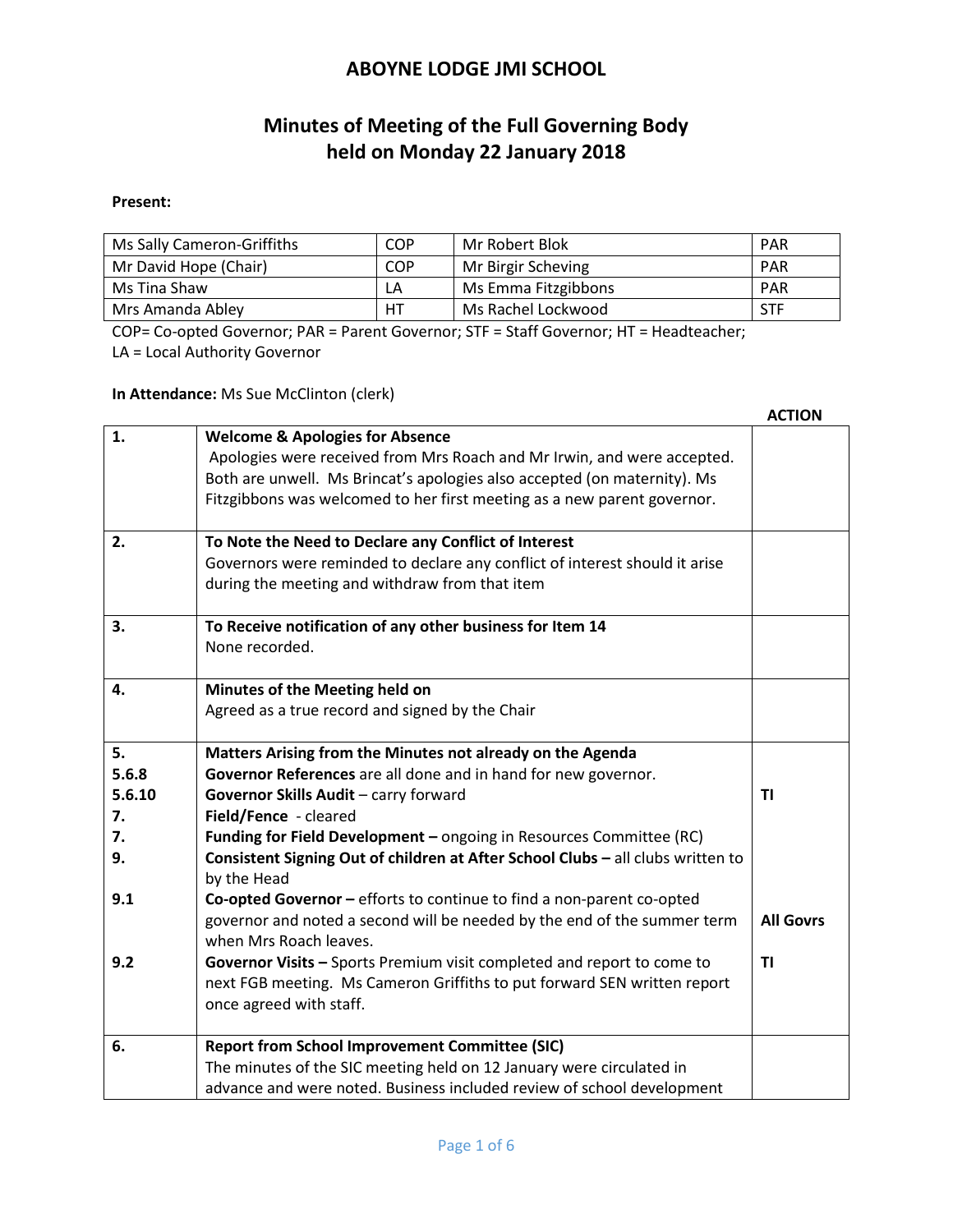|    | plan (SDP) progress, quality of teaching, safeguarding and sports premium<br>spending. Questions were asked:<br>Q: Referencing stated improvement in behaviour, to what extent was there a<br>problem with behaviour beforehand? A: It became apparent last term that<br>some behaviour difficulties were having a knock on effect on staff and pupils.<br>In response, the school reviewed its behaviour management strategy and<br>instigated training for TAs and lunchtime supervision staff as well as<br>lunchtime cover from SLT daily if required. The situation changed of its own<br>accord and there is now a significant improvement in behaviour.<br>Q: Will there be rules around the introduction of a dog into school? A: Yes,<br>parents will be able to opt their child out of contact. Q: Will the dog be on<br>the lead? A: No, it will be trained appropriately and will largely be in the<br>learning zone with a rota for walks. Q: Is there a cost? A: Yes, from next<br>year's budget. Q: What is the rationale? A: There is research as to how<br>contact with a school dog (and there are others locally) can improve progress<br>especially for special needs (SEND) children. Dogs are trained to sit with their<br>head on the knee of a child whilst they are reading and reading levels esp for<br>SEND children can improve a level in a year. The dog will be non-allergenic.<br>Q: Collection of Y1-5 children is referenced in the minutes - what about<br>Reception children? A: Yes, likewise and minutes will be amended for next<br>SIC meeting.                                                                                                                                                |  |
|----|-----------------------------------------------------------------------------------------------------------------------------------------------------------------------------------------------------------------------------------------------------------------------------------------------------------------------------------------------------------------------------------------------------------------------------------------------------------------------------------------------------------------------------------------------------------------------------------------------------------------------------------------------------------------------------------------------------------------------------------------------------------------------------------------------------------------------------------------------------------------------------------------------------------------------------------------------------------------------------------------------------------------------------------------------------------------------------------------------------------------------------------------------------------------------------------------------------------------------------------------------------------------------------------------------------------------------------------------------------------------------------------------------------------------------------------------------------------------------------------------------------------------------------------------------------------------------------------------------------------------------------------------------------------------------------------------------------------------------------------------|--|
| 7. | <b>Report from Resources Committee (RC)</b><br>The minutes of the RC meeting held on 19 January were circulated in<br>advance and were noted. Business included budget update, nursery, school<br>donations, school security and review of pay & appraisal policy. The RC Chair<br>highlighted the following:<br>Priority School Building Programme (PSBP) Update: Is now out for<br>final funding approval. Hope it will be back by the end of the month<br>to be followed by tender process and planning application.<br>Mr Hope and Mr Blok have met with SADC about funding for<br>$\overline{\phantom{a}}$<br>developing the playing field and facilities. Unlikely to be in time for<br>funding currently available, but informed about rules which require<br>any development in the area to also support local projects. School to<br>put together proposal which SADC will put forward to developers as<br>appropriate. Encouraging development and Mr Scheving will<br>investigate any match funding at the same time. Q: Is there any<br>obligation for community use? A: Yes though includes renting out<br>the space<br>Letter re donations from parents to go out this week. Agreed to look<br>$\overline{\phantom{a}}$<br>into possible match funding from American companies and Bank of<br>England also mentioned (employer of a governor).<br>Budget likely to be a small deficit of about £4k. Nursery funding will<br>be on a monthly basis going forward which will enable better<br>accounting.<br>Head and governors to meet with SADC over proposal to develop the<br>market yard adjacent to the school playground. To express concerns<br>about proposal and loss of light, but also concerns about timing in |  |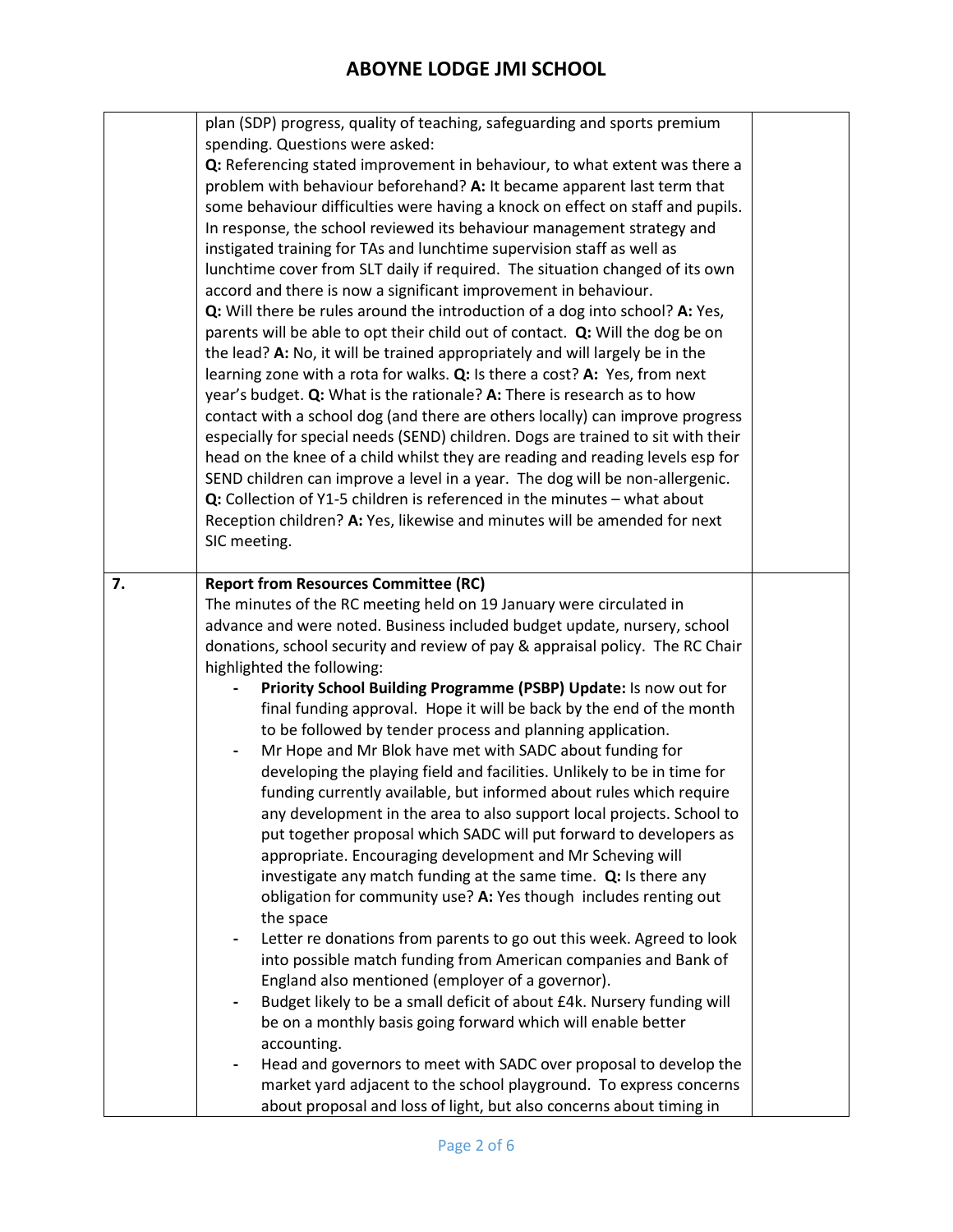|    | relation to the school building works. Options to be considered once<br>this meeting has taken place.<br>Police and Fire are not convinced that the addition of CCTV cameras<br>would help site security. Possibility of additional lighting in new                                                                                                                                                                                                                                                                                                                                                                                                                                                                                                                                                                                                                                                                                                                                                                                                                                                                                                                                                                                                                                                                      |                      |
|----|--------------------------------------------------------------------------------------------------------------------------------------------------------------------------------------------------------------------------------------------------------------------------------------------------------------------------------------------------------------------------------------------------------------------------------------------------------------------------------------------------------------------------------------------------------------------------------------------------------------------------------------------------------------------------------------------------------------------------------------------------------------------------------------------------------------------------------------------------------------------------------------------------------------------------------------------------------------------------------------------------------------------------------------------------------------------------------------------------------------------------------------------------------------------------------------------------------------------------------------------------------------------------------------------------------------------------|----------------------|
|    | financial year.<br>Pay & Appraisal policy ratified by governors. It was also agreed to<br>set up a Pay Committee which will be the same members as the RC.<br>Clerk to produce draft terms of reference to discuss with RC clerk &<br>chair.<br>Health & Safety (H&S) audit carried out between RC Chair and Head.<br>Agreed to ensure that H&S is standing item on RC agendas so the<br>audit outcome can be reported, any plan of action monitored and<br>generally any other H&S issues be raised.                                                                                                                                                                                                                                                                                                                                                                                                                                                                                                                                                                                                                                                                                                                                                                                                                    | Clerk/RC<br>officers |
|    | There followed some further questions on other matters:<br>Q: Should committee minutes detail questions and answers? A: Reference is<br>made to questions asked and it is thought that Ofsted usually focus on FGB<br>minutes. The clerk will review and inform if any different. This lead on to a<br>discussion as to whether a one day Ofsted visit may end up being two days.<br>The head clarified that from January Ofsted come in following a desktop<br>review. If a Good school either Requires Improvement or could possibly be<br>Outstanding, it will be given 18-24 months to improve. If there are<br>safeguarding concerns, a S5 notice is served and the inspection will be over<br>two days. Other questions were asked arising from preparation for Ofsted<br>training:<br>Q: How do we track progress statistics? A: Stats are considered by SIC and in<br>work with School Improvement Partner (SIP). Looking at outcomes for the<br>whole school, the SIP is very positive. Early Years and KS1 are excellent, KS2<br>wobbled last year as already discussed because of maths and the 5 who<br>missed the pass mark by one point. SIC considered the dashboard<br>replacement (ASP: Analysing School Performance) which shows KS1 reading<br>is in the top 20% nationally and maths in the top 10%. |                      |
| 8. | <b>Headteacher's Report</b><br>The report had been circulated in advance and questions were invited:<br>Q: Could you enlarge on the impact of pupil behaviour on staff stress? A:<br>Staff wellbeing is a priority and staff have benefited from the INSET in<br>September on managing stress, recognising personal triggers and how to ask<br>for and give support to colleagues. Last term, it became apparent that there<br>was some behaviour in school which was having a knock on impact on other<br>pupils and staff. The behaviour management strategy was reviewed and<br>plans put in place including training given to lunchtime supervisors and TAs<br>and provision of lunchtime support from SLT. The specific behaviour issues<br>have now gone away, but other measures continue to be in place including<br>training children as sports and anti-bullying ambassadors and a relaunch of<br>the PALS scheme. Q: How do you measure the impact of wellbeing work on<br>staff? A: responses in staff survey and the staff governor confirmed that the<br>issues are much improved.                                                                                                                                                                                                                         |                      |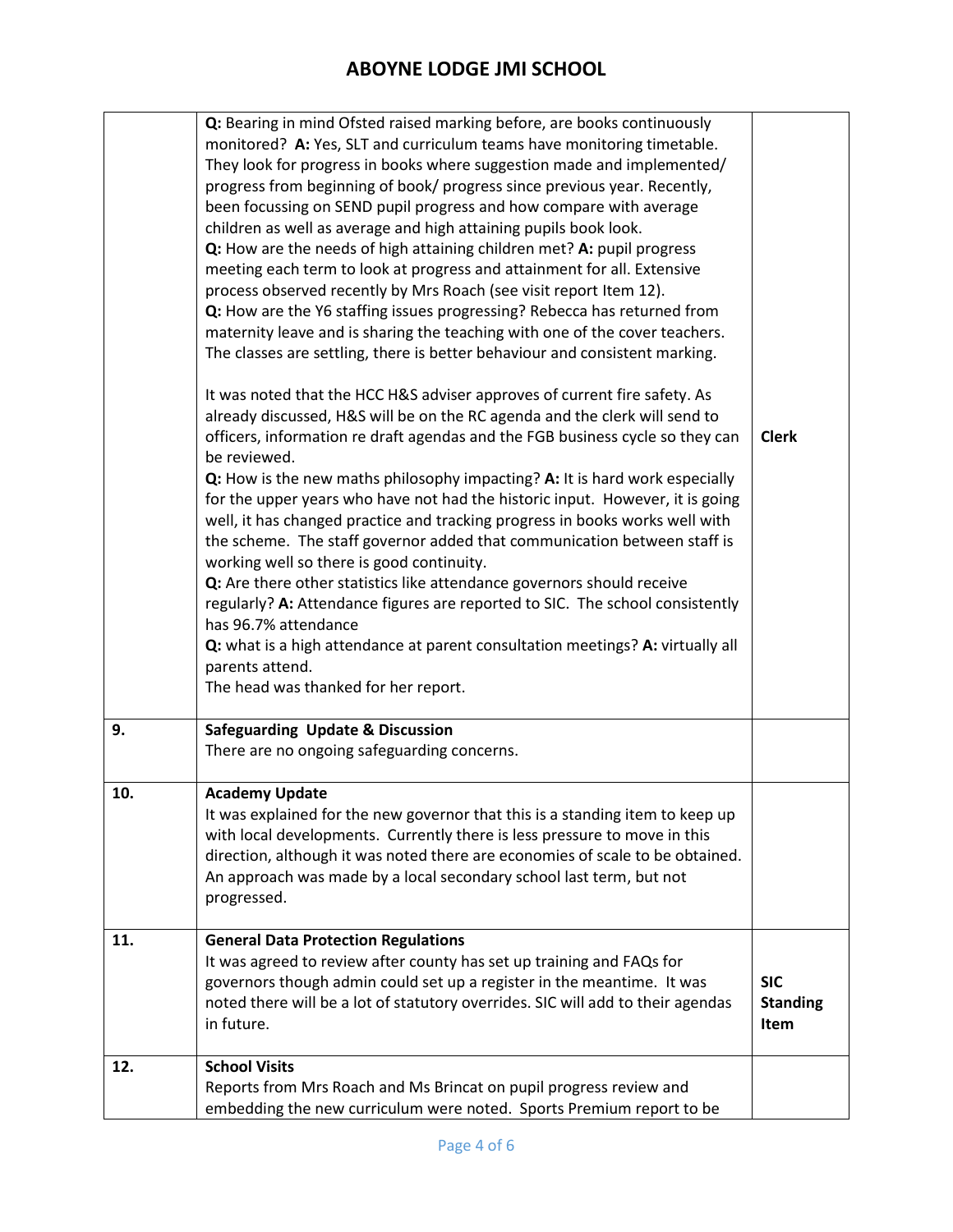|      | carried forward. (Item 5.9.2). Governors to contact Ms Lockwood to set up                                         |                  |
|------|-------------------------------------------------------------------------------------------------------------------|------------------|
|      | any governor visits. Mrs Shaw to make pupil premium visit this term.                                              |                  |
| 13.  | <b>Governor Business</b>                                                                                          |                  |
| 13.1 | Governor Membership: See item 5.9.1. Two co-opted governors required                                              |                  |
|      | by the summer. Mrs Roach is also safeguarding governor so any interested                                          | <b>All Govrs</b> |
|      | governor could shadow the Chair in this role in the summer term. Anyone to                                        |                  |
|      | contact Mrs Roach direct.                                                                                         |                  |
| 13.2 | <b>Committee Appointments:</b> it was agreed that Ms Lockwood would join SIC<br>and Ms Fitzgibbons would join RC. |                  |
| 13.3 | Governor Training: Mr Hope to ask the Chair about a second in house                                               | <b>DH</b>        |
|      | session (in absence of Ms Brincat on maternity leave).                                                            |                  |
| 13.4 | <b>Governor Skills Audit: carried forward</b>                                                                     | ΤI               |
| 13.5 | GIAS (Get Information About Schools) requires up to date governor                                                 |                  |
|      | information and is statutory (instead of Edubase). Head to check school is                                        |                  |
|      | compliant.                                                                                                        |                  |
| 14.  | To receive Any Other Business as notified in Item 3                                                               |                  |
| 14.1 | Parent Survey: Mr Blok to follow up with Mr Irwin with a view to progressing                                      | RB/TI            |
|      | as soon as possible in case there is an Ofsted visit.                                                             |                  |
| 14.2 | Ofsted: Mr Blok drew the attention of governors to information he had sent                                        |                  |
|      | to governors after the Ofsted training he attended. He highlighted the S8                                         |                  |
|      | School Inspection Handbook for governors to familiarise themselves with and                                       |                  |
|      | the questions for governors on the slides.                                                                        |                  |
| 15.  | <b>Date of Next Meeting</b><br>Monday 19 March 2018 at 7 pm                                                       |                  |
|      |                                                                                                                   |                  |

| (Chair) |  |  |  |
|---------|--|--|--|

**Signed: ................................................... Date: ..................................**

#### **ACTION SUMMARY**

| Item     | <b>Action</b>                                      | Who/Where         |
|----------|----------------------------------------------------|-------------------|
| 5.5.6.10 | Progress governor skills audit - carry forward     |                   |
| 5.9.1    | Possible non-parent co-opted governor to be sought | All               |
| 5.9.2    | Sports Premium report - carry forward.             |                   |
|          | Draft terms of reference for Pay Committee         | Clerk/RC officers |